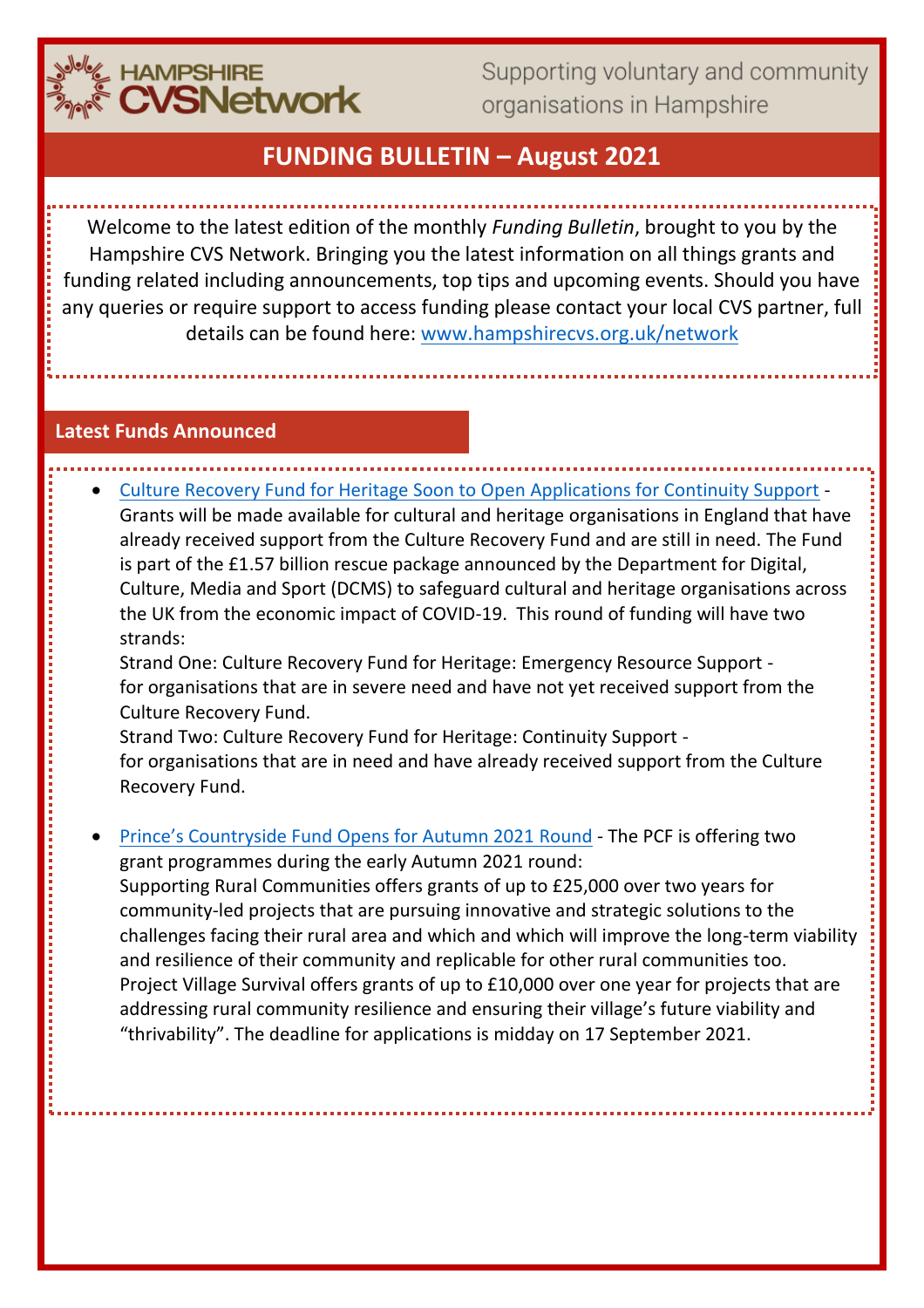### **Open Funds by Category**

**ARTS, CULTURE & HERITAGE**

- [Culture Recovery Fund: Continuity Support](https://www.artscouncil.org.uk/funding/culture-recovery-fund-continuity-support) The aim of this strand of the programme is to continue supporting the thousands of cultural organisations that received funding from the Culture Recovery Fund. The deadline to apply is Friday 27 August 2021 (12:00 BST).
- [Walkers and Comic Relief: Smiles Fund](https://www.comicrelief.com/funding/funding-opportunities/the-smiles-fund-by-walkers-and-comic-relief) One-off funding for projects using participation in the arts and comedy to promote positive mental wellbeing in the UK. Registered charities and constituted not-for-profit groups with an annual income of £75,000 to £10 million can apply for grants of between £100,000 and £300,000. Funding is available for a minimum of 18 months to a maximum of 30 months. The deadline for applications is 15 September 2021 (11am).

# **HEALTH & SOCIAL WELFARE**

- [Princess Royal Respite Fund for](https://carers.org/her-royal-highness-the-princess-royal-respite-fund-for-carers/respite-fund-faqs) Carers This fund has been set up by the Carers Trust to help provide much needed respite breaks for unpaid carers. The aim of the fund is to provide grants to approximately 30,000 carers through Carers Trust local partner services, so carers can take breaks at no expense to themselves. Any unpaid carer who is registered with a Carers Trust Network Partner is eligible to apply. Applications must be made through the Network Partner with which the carer is registered.
- Constance Travis Charitable Trust The Constance Travis Charitable Trust offers grants to local, national, and international charities in line with its strategic allocation covering activities in medical care and research, environment protection, international aid, animal welfare, community projects, social mobility enhancement, educational projects and outreach in the arts. please contact the following: Mr Ernest Raymond Anthony Travis | Constance Travis Charitable Trust, 86 Drayton Gardens, London SW10 9SB | Email: [travistrust86@yahoo.co.uk](mailto:travistrust86@yahoo.co.uk)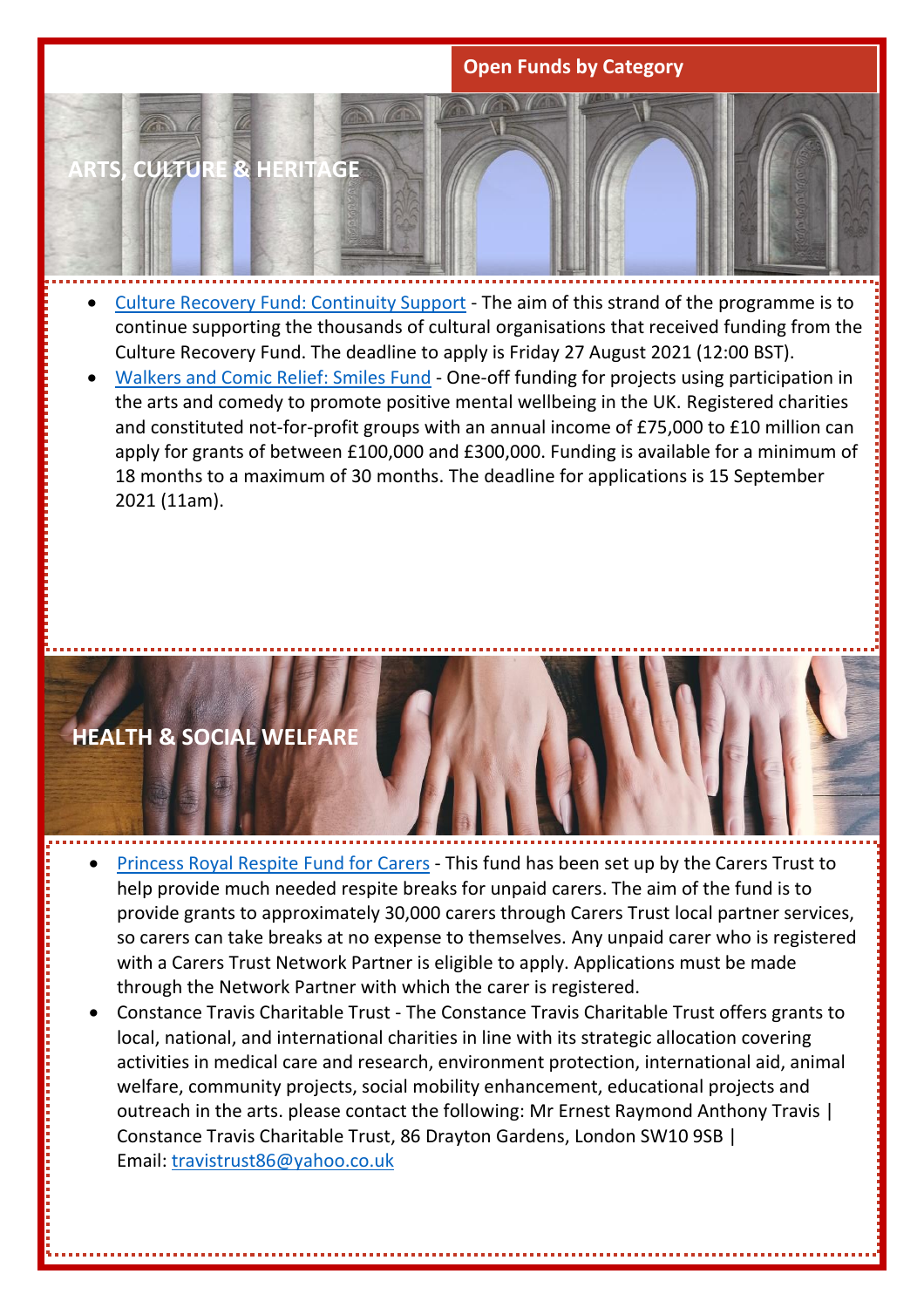### **ENVIRONMENT**

- [Funding to Support Cook and Share Month Activities 2021](https://www.fflgettogethers.org/support/) Small grants to support foodbased community projects that take place during Cook and Share Month in Autumn 2021. Not-for-profit community-led groups can apply now for grants of £150 to buy food, tools and materials that will enable them to hold Get Together activities, either virtually or in person anywhere in the UK. The deadline for applications is 8 September 2021 (5pm).
- The [Naturesave](https://www.naturesave.co.uk/naturesave-trust/) Trust The Trust will provide grants of between £500 to £2,500 to charities and voluntary and grassroots organisations for projects focused on nature conservation and biodiversity improvements. Next window - September 1st – 31st December
- eCargo [Bike Grant Fund](https://energysavingtrust.org.uk/grants-and-loans/ecargo-bike-fund/) The eCargo Bike Grant Fund has been created for the purchase ecargo bikes, supporting businesses and other organisations switching to a sustainable transport solution. A total funding pot of £400,000 has been made available for this programme. Grant funding will be 40% of the gross cost of each ecargo bike, up to a maximum of £2,500 for two-wheel models and £4,500 for three-wheel models. The deadline for applications is 14 December 2021.

# **CHILDREN & YOUNG PE**

- David Solomons Charitable Trust Grants tend to be in the range of £500 to £1,000 to help those working to support people with learning difficulties. Mrs Elizabeth Prior, David Solomons | Charitable Trust, 2 Highfield Road Collier Row, Romford, RM5 3RA |Tel: 01708 502 488 | Email: [davidsolomonscharitabletrust@gmail.com](mailto:davidsolomonscharitabletrust@gmail.com)
- [Happy Days Children's Charity](https://www.happydayscharity.org/applications) The Charity supports families with children aged 3-17 who have learning difficulties, physical or mental disabilities dedicated to providing holidays, days out etc.
- [William Wates Memorial Trust](https://wwmt.rideleloop.org/) Supporting projects that encourage young residents in London & the Southeast experiencing disadvantage to avoid antisocial behaviour.

### **COMMUNITY DEVELOPMENT**

2021.

- Hampshire [Parish and Town Council Investment Fund](https://www.hants.gov.uk/community/grants/grants-list/parish-town-council-investment-fund) Grants are available to parish and town councils and constituted community organisations in Hampshire to pilot new schemes which respond to local needs. Grants of £1,000 to £30,000.
- [Safety of Women at Night Fund](https://www.gov.uk/government/publications/safety-of-women-at-night-fund-application-process) The Safety of Women at Night Fund will fund initiatives focused on preventing violence against women and girls in public spaces at night.
- [The Open Programme](https://abcharitabletrust.org.uk/) UK-registered charities that work towards combating abuse and violations of human rights can apply for grants of up to £20,000. Deadline: 31st October